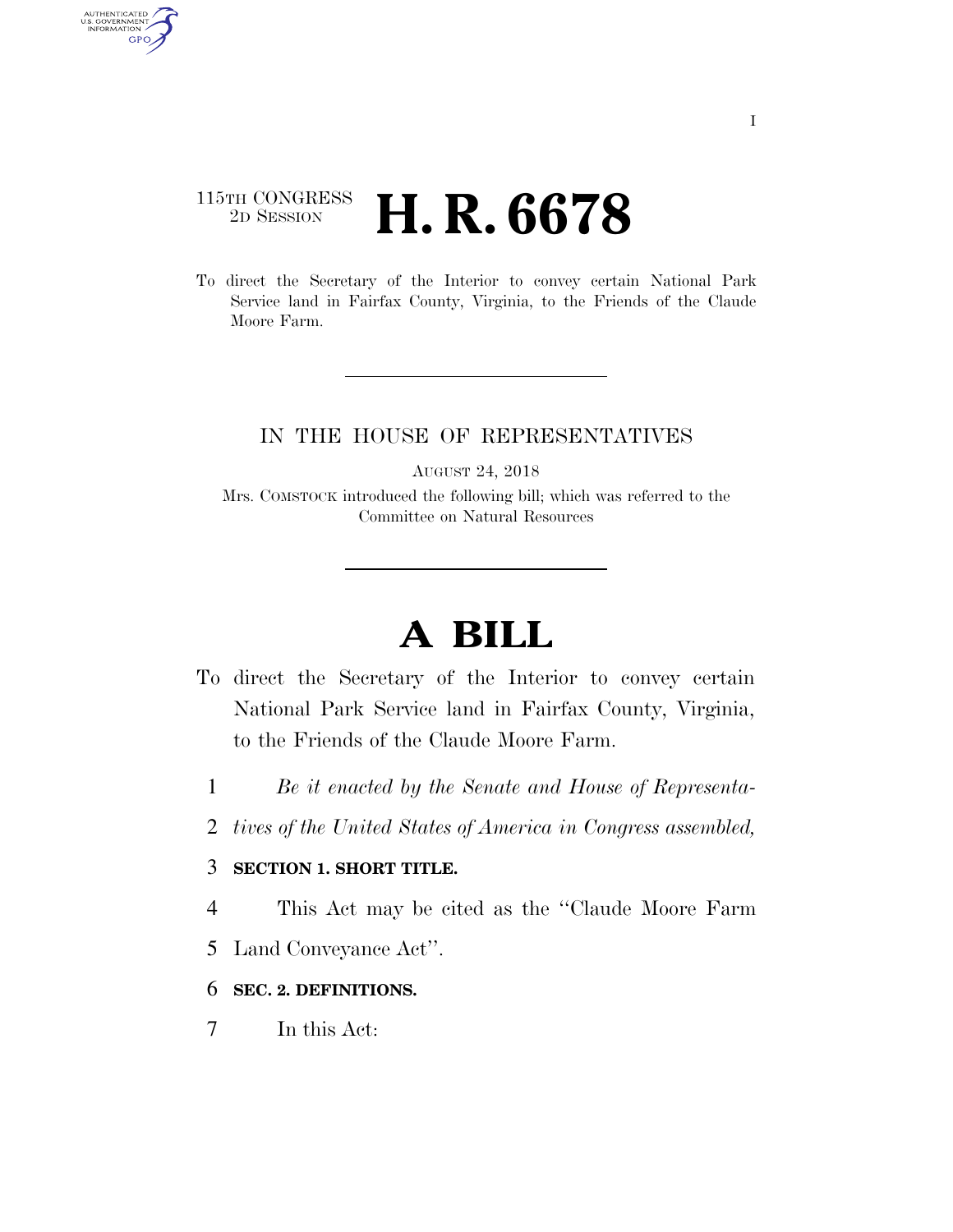(1) FRIENDS.—The term ''Friends'' means the Friends of the Claude Moore Colonial Farm at Tur-key Run, Inc.

 (2) SECRETARY.—The term ''Secretary'' means the Secretary of the Interior.

#### **SEC. 3. LAND CONVEYANCE.**

 (a) CONVEYANCE REQUIRED.—Subject to valid exist- ing rights, if not later than 90 days after the date of en- actment of this Act, the Friends submit to the Secretary in writing a request for the conveyance of the National Park Service land described in subsection (b)(1) for use as an 18th Century living history museum open to the public, the Secretary shall convey to the Friends, without consideration and all right, title, and interest of the United States in and to the parcel of National Park Serv- ice land described in subsection (b)(1), including any im-provements thereon.

(b) DESCRIPTION OF LAND.—

 (1) IN GENERAL.—The National Park Service land is the approximately 69-acres generally depicted as ''Claude Moore Colonial Farm Land Assignment'' on the map entitled ''George Washington Memorial Parkway, Claude Moore Colonial Farm Land As- signment, McLean, Virginia'' numbered 25 850 146239, and dated June 2018.